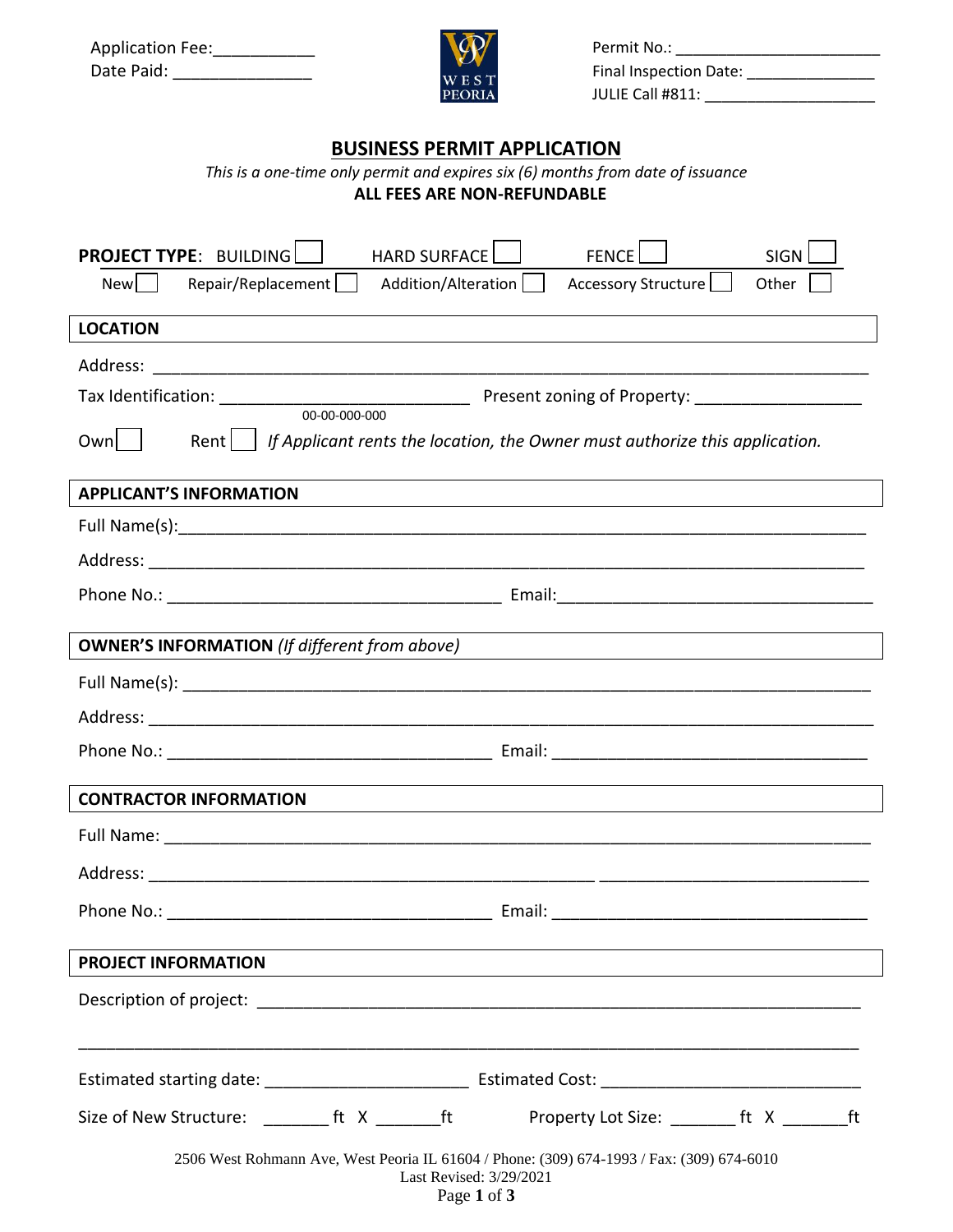## **PROJECT INFORMATION** *continued*

**BUILDING PERMIT:** Are there other structures on premises (i.e. garage, shed)? Yes  $\Box$  No  $\Box$ 

*If yes, please list* 

Submit the following items with this application:

- 1. A plat of the property, if applicable.
- 2. A Site Plan**\*** of the property **must be provided with this application**.
- 3. The appropriate fee.
- 4. NEW CONSTRUCTION building plan to scale which must include the following for **West Peoria Fire Department** review:
	- a. Electrical distribution, sizing and incoming to building
	- b. Gas distribution and incoming to building
	- c. Door swings
	- d. Door size/s (must meet ADA codes if public building)
	- e. Room measurements
	- f. Construction materials
	- g. Fire protection
	- h. Purpose of building stated in writing

**\***Site Plan for a NEW building or addition must include:

- 1. Location and dimensions of all buildings, including accessory structures such as detached garages/storage sheds and attachments such as porches, decks, and patios with pertinent setback lines.
- 2. Distance from property lines to existing property structures, including distance from the accessory structure and other structures.

| <b>HARD SURFACE PERMIT:</b> If Driveway, please indicate: Front Entrance<br>Rear Entrance                                                     |  |  |
|-----------------------------------------------------------------------------------------------------------------------------------------------|--|--|
| Blacktop/Asphalt   Gravel<br><b>TYPE:</b> Concrete<br>Other                                                                                   |  |  |
| Are there other hard surfaces on premises (i.e., sidewalks, driveway, patio)? Yes<br>Nol                                                      |  |  |
|                                                                                                                                               |  |  |
|                                                                                                                                               |  |  |
| <b>SIGN PERMIT:</b> Type: Ground   Pole   Roof   Projecting   Billboard                                                                       |  |  |
| Lighting: Internal<br>Electrical: Yes<br>External<br>No                                                                                       |  |  |
|                                                                                                                                               |  |  |
| <b>FENCE PERMIT:</b> Is this property a corner lot: $Yes \Box \ No \Box$ Fence Height ft.                                                     |  |  |
| Vinyl   Chain Link*<br>TYPE: Wood<br>Other                                                                                                    |  |  |
| NOTE*: Chain link and privacy fences are NOT allowed in front yards or front and side of corner lots and no<br>more than $3 - 4$ ft in height |  |  |
|                                                                                                                                               |  |  |

Page **2** of **3**